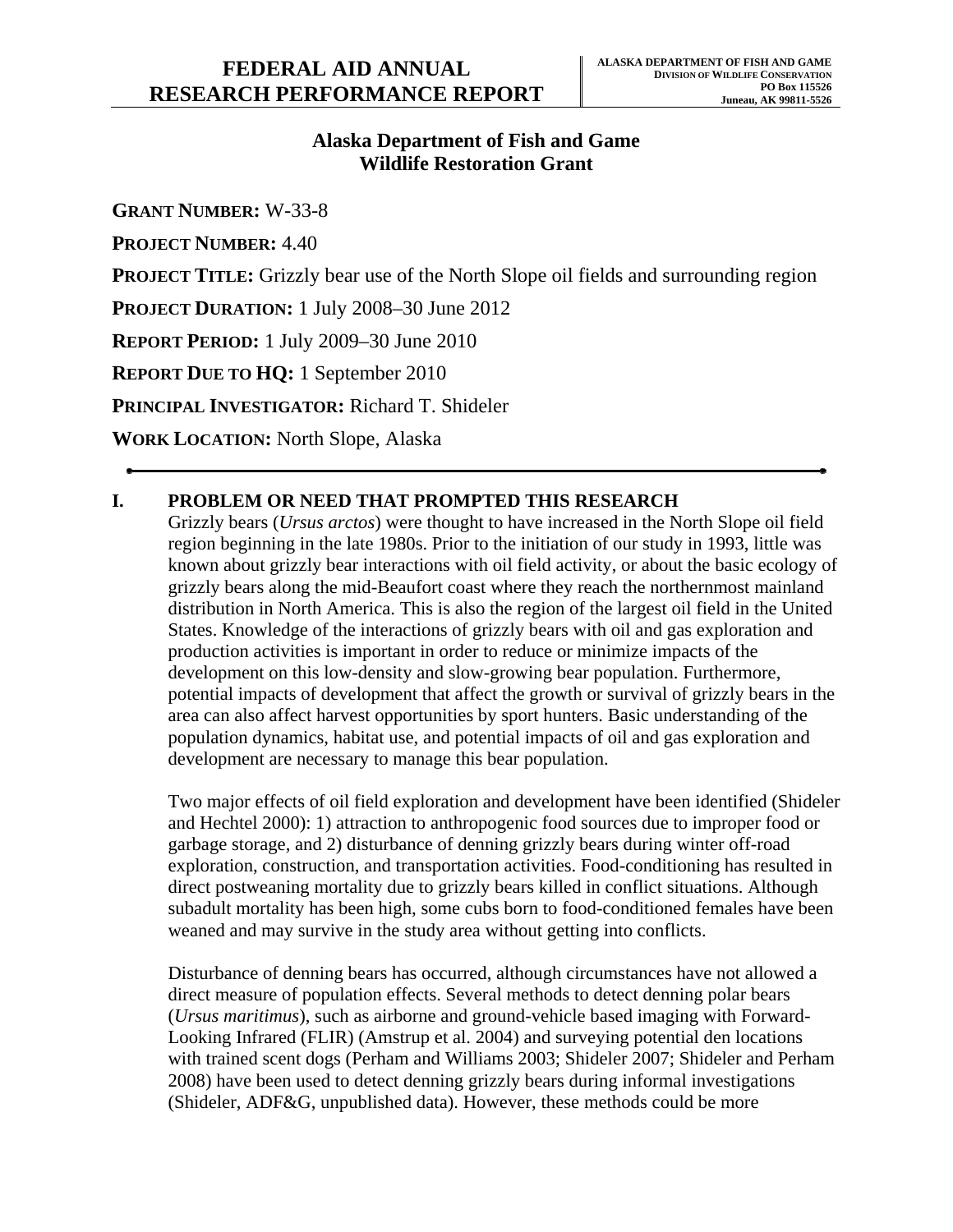> effectively applied if they were used in concert with a method to predict where grizzly bear den habitat is likely to occur. A similar approach has been employed with polar bears (Durner et al. 2001, 2003, 2006).

## **II. REVIEW OF PRIOR RESEARCH AND STUDIES IN PROGRESS ON THE PROBLEM OR NEED**

As background for application of FLIR technology to detection of grizzly bear dens, I reviewed the literature about use of FLIR for detection of denning polar bears. I have also reviewed publications about use of stable isotopes in diet analysis, methodology to collect DNA from hair snags, and application of biostatistics to resource selection. Den habitat and selection modeling will be based on data from characteristics of ~250 dens of marked bears inspected prior to this project.

## **III. APPROACHES USED AND FINDINGS RELATED TO THE OBJECTIVES AND TO PROBLEM OR NEED**

OBJECTIVE 1: Develop a feasible program to detect denning grizzly bears within areas that may be affected by industrial winter activity.

The approach to this objective has 2 principal components: 1) evaluate various detection technologies on both simulated and real dens under a variety of environmental conditions, and 2) develop a den habitat probability map (e.g., high, medium, low) of the study area based on a den selection model applied to land cover mapping at a suitable resolution to detect den habitat. In a management application, the most feasible detection method(s) would be applied to one or more of the habitat probability categories that overlap a specific proposed winter exploration or construction activity (e.g., ice road or work pad, seismic program).

OBJECTIVE 2: Investigate changes in the grizzly bear population in the oil field region resulting from changes in putrescible waste management.

The approach to this objective has 3 principal components: 1) monitor the locations of radiomarked bears to detect changes in home ranges or movements associated with removal of the food-conditioned bears; 2) continue long-term analysis of DNA samples to determine genetic relationships; 3) monitor demographic characteristics of bears in the study area, especially fate of offspring of food-conditioned bears.

OBJECTIVE 3: Prepare annual reports, technical reports, presentations at scientific and public forums, and publish results in peer-reviewed journals. Data analysis, report and manuscript preparation, and presentations are ongoing.

# **IV. MANAGEMENT IMPLICATIONS**

Application of feasible methods to detect grizzly bear dens when applied to potential denning habitat encompassed by winter construction, transportation, and exploration projects will allow industry to avoid active grizzly bear dens. This will not only enhance the safety of workers but also reduce disturbance of denning bears that can affect winter survival of adults and cub mortality resulting from premature den abandonment. Continued monitoring of the fate of offspring of food-conditioned bears and identification of potential newly food-conditioned bears will allow us to understand the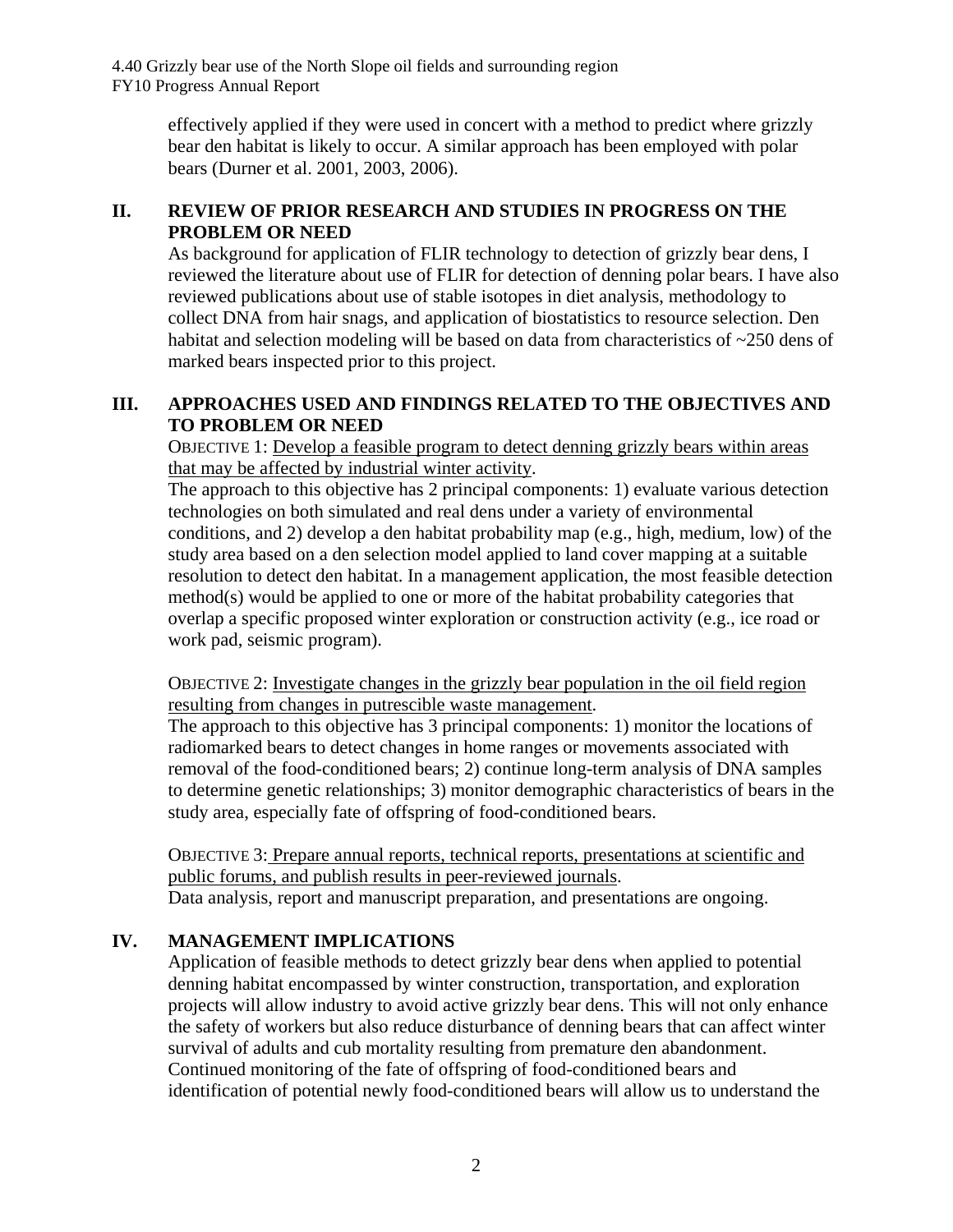> long-term effects on the demographics, habitat use, distribution, and movements of the oil field region bear population in response to changes in putrescible waste management. From these results we can develop mitigation strategies that can be applied not only to ongoing management of the current and expanded oil development on the North Slope but also to other similar situations elsewhere.

## **V. SUMMARY OF WORK COMPLETED ON JOBS FOR LAST SEGMENT PERIOD ONLY**

JOB/ACTIVITY 1a: Develop grizzly bear den habitat model

**Accomplishments:** We reviewed literature and consulted with biometricians about the best model approach to use, and searched literature and elsewhere for real-time and historical weather data. This task is ongoing. Timely access to a biometrician is critical to this job, and may require contracting outside the department due to the workload and priorities of the region IIII DWC biometrician.

#### JOB/ACTIVITY 1b: Field verify and revise model from new den locations

**Accomplishments:** We reviewed literature, researched the suitability of remote sensing products (e.g., IFSAR and LIDAR), conducted den inspections, and flew a fall radiotracking flight to identify active den locations. IFSAR digital terrain models are available for the western third of the study area. LIDAR imagery is available for only a coastal swath through a portion of the existing oil fields and has yet to be converted to a format (e.g., digital terrain models) useful for mapping denning habitat. Land cover maps derived from LANDSAT imagery are available for the remainder of the study area but at a coarser scale than is desirable. For example, when we plotted the locations of 250 dens on the most recent land cover map available, we found that 62% of the dens were in habitat types that are unsuitable for denning (e.g., lakes, flooded meadows and other wetlands). Grizzly bears are apparently selecting well-drained microhabitats within the broader mapped habitat type.

We inspected 2 dens of marked bears in FY10 before an unseasonably early and persistent snowfall obscured evidence of the dens. During fall 2009 radiotracking flights we identified putative den locations of 33 marked bears. These dens will be inspected in FY11 after snowmelt. Because operational funding did not become available until late summer, we were unable to begin field verification at the optimal time of year—i.e., after persistent drifts have melted out but before initiation of snowfall.

#### JOB/ACTIVITY 1c: Evaluate den detection methods

**Accomplishments:** We selected 7 putative dens within 48 km of the permanent road-ice road system for detection tests with the airborne and hand-held FLIR imagers and scent dogs. Originally, we planned to use the same helicopter flight for the airborne and hand-held FLIR imagers and to survey each den aerially first, then land and use the hand-held FLIR imager. We were unable to obtain any FLIR images, as extreme weather grounded us the entire period of the survey. Winter 2009–2010 was unusually poor for flying, with frequent whiteouts and storms followed by extremely cold temperatures throughout the winter. In winter 2010–2011, we will use the Hagglunds over-snow vehicle to survey dens with the hand-held FLIR imager, but airborne operations will still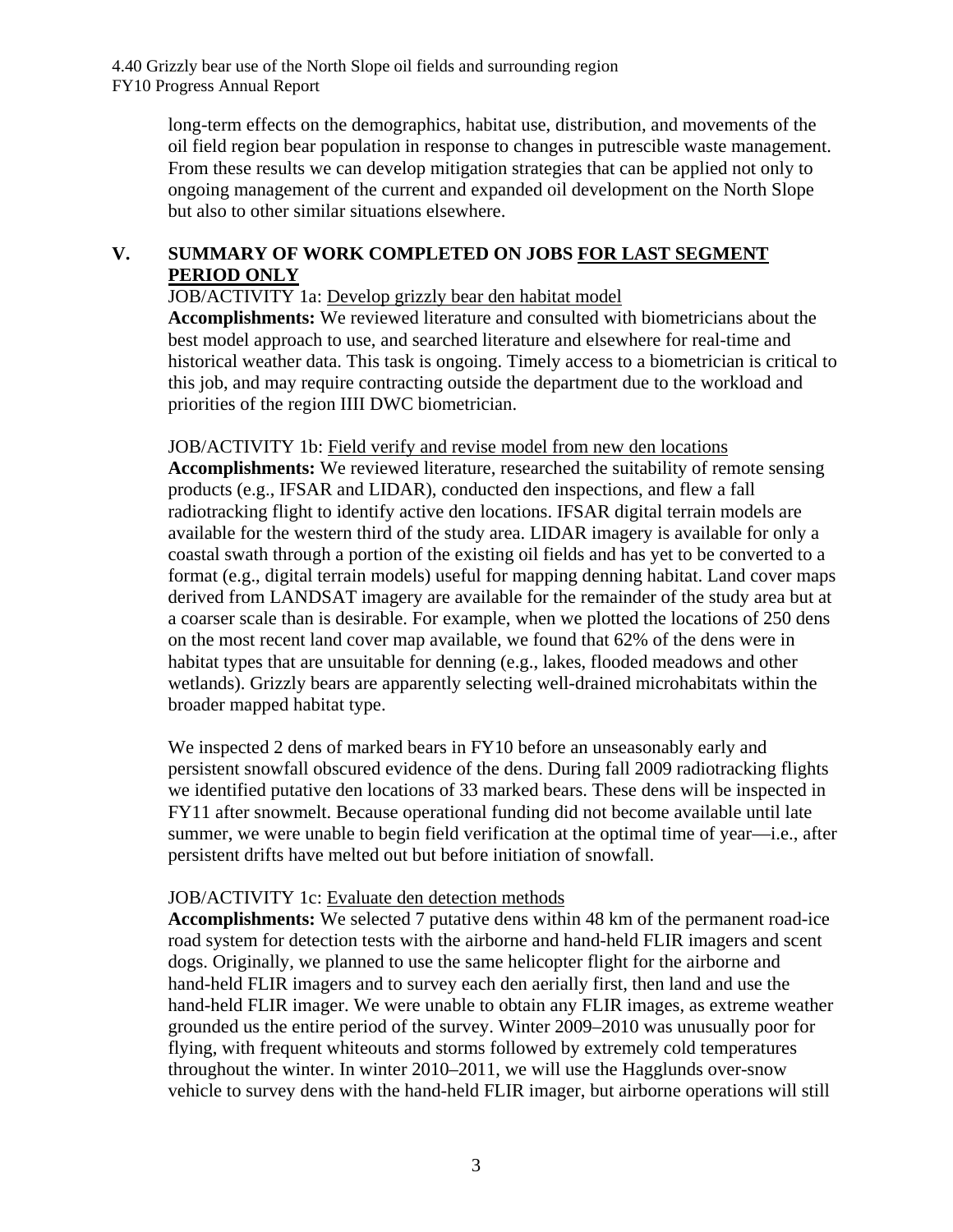be subject to weather and daylight limitations. Although the FLIR surveys were unsuccessful, insights from these operations will contribute to the feasibility analysis of these methods. In addition, we have obtained several FLIR images of dens that were taken incidentally to other studies and we will evaluate these as well.

We surveyed 5 putative den sites with trained scent dogs. Dogs alerted at all 5 locations. We were unable to survey 2 other dens that we had initially selected. One den was partially open at the time of the survey so we abandoned that attempt due to concerns about personnel and dog safety and bear disturbance. The other den was located very near an ice road to a nearby village, and we were concerned about the security of the den if we created a snowmachine trail to the den. In midsummer 2010 we will inspect the 5 dens surveyed by the dogs, and measure the precision of the dog's alerts. Although use of scent dogs has its own set of constraints, the technique was more effective in a much broader set of weather conditions than the hand-held and airborne FLIR.

#### JOB/ACTIVITY 1d: Construct and instrument simulated den

**Accomplishments:** We constructed the artificial den prior to freeze-up, and in November installed the heater to mimic the heat emitted by a denning bear and the thermistors in the den's interior and at the adjacent ground surface. We removed the equipment in May. Based on the data downloaded from the thermistors, the heater worked acceptably. We intend to compare the den interior and ground surface temperatures with the hand-held and airborne FLIR images obtained during winter.

#### JOB/ACTIVITY 2a: Prepare grizzly bear DNA specimens for analysis

**Accomplishments:** We collected tissue samples from each of the 11 bears captured during FY10. These, along with specimens of bears captured in summer 2010, will be submitted to the genetics lab at the conclusion of our FY11 capture season. We will compare the individuals from these new captures with the 145 individuals previously analyzed on the project. Although one objective is to identify the fate of offspring of previously food-conditioned bears, we will also be able to confirm the spatial and genetic identity of maternal "clans" in our study area.

In addition to collecting samples from captured bears, we established 10 hair traps on poles around the periphery of the oilfield infrastructure in order to qualitatively assess our success in capturing bears that use the oil field. These hair samples will also be submitted to the genetics lab at the end of the FY11 summer field season.

## JOB/ACTIVITY 2b: Capture bears and replace radio collars

**Accomplishments:** Because operating funds did not become available until August, the field season was truncated. However, we were able to replace collars on 4 adult females and 1 subadult female, capture 1 adult female with cubs and 4 subadult males that had not previously been captured, and recapture 2 adult males that had shed their collars 4– 5 years ago.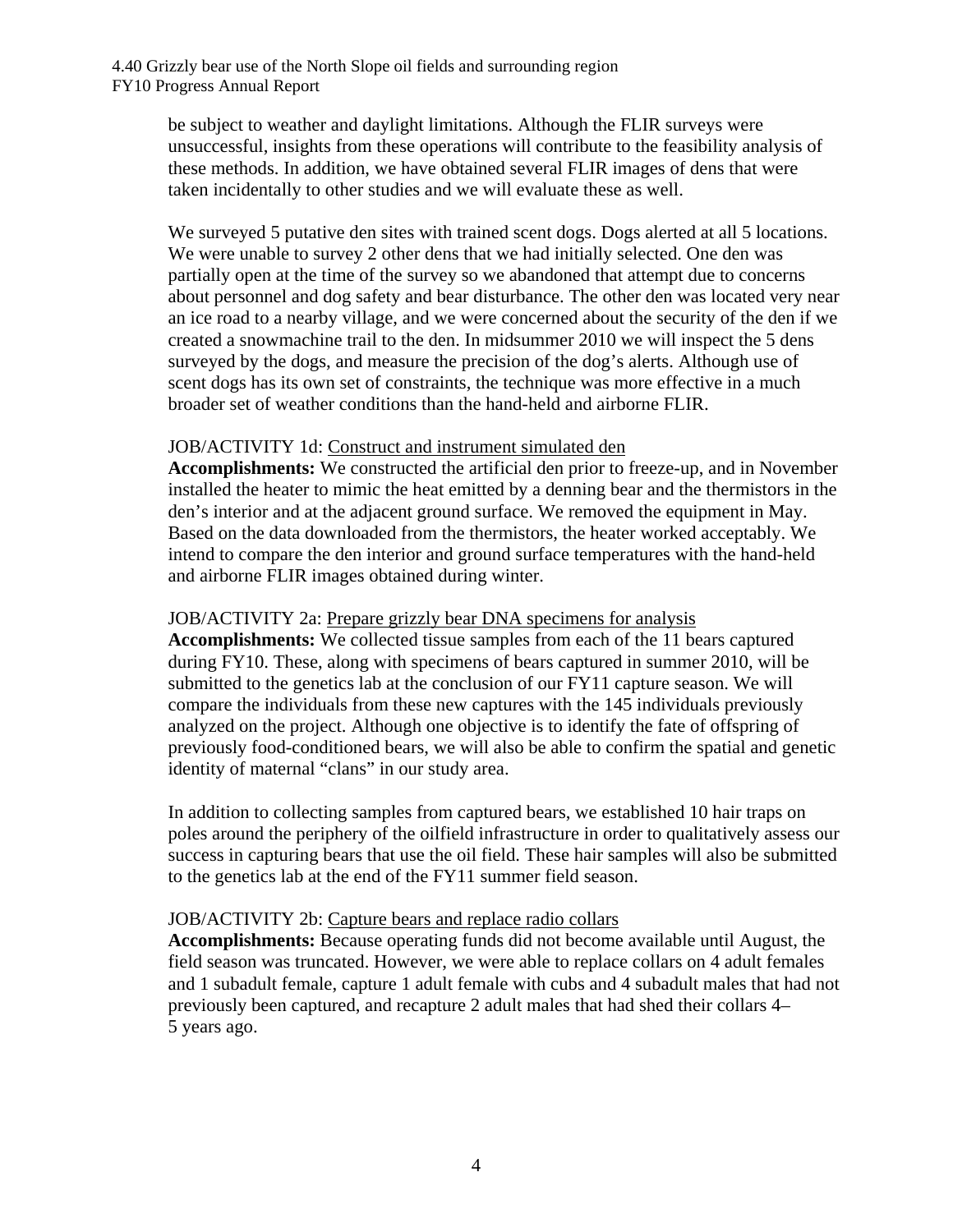### JOB/ACTIVITY 2c: Analyze grizzly bear tissue for stable isotopes

**Accomplishments:** We collected hair and blood samples from all bears captured in FY10 and selected additional hair specimens from previously captured individuals. At the conclusion of the summer field season we will submit these samples, along with samples from the FY11 field season, to the University of Alaska Fairbanks Stable Isotope Laboratory for analysis of C and N isotopes.

### JOB/ACTIVITY 4: Data analysis and reporting

**Accomplishments:** We entered capture data, den inspection data, genetic data, and weather data into Microsoft Access<sup>™</sup> databases and Microsoft Excel™ tables.

## **VI. PUBLICATIONS**

None.

#### Literature Cited:

 AMSTRUP, S. C., G. YORK, T. L. MCDONALD, R. NEILSON, AND K. SIMAC. 2004. Detecting denning polar bears with Forward-Looking Infrared (FLIR) imagery. Bioscience 54:337– 344.

 DURNER, G. M., S. C. AMSTRUP, AND K. J. AMBROSIUS. 2001. Remote identification of polar bear maternal den habitat in northern Alaska. Arctic 54:115–121.

 DURNER, G. M., S. C. AMSTRUP, AND K. J. AMBROSIUS. 2006. Polar bear maternal denning habitat in the Arctic National Wildlife Refuge, Alaska. Arctic 59:31–36.

 DURNER, G. M., S. C. AMSTRUP, AND A. S. FISHBACH. 2003. Habitat characteristics of polar bear maternal denning sites in northern Alaska. Arctic 56:55–62.

 PERHAM, C. J., AND M. T. WILLIAMS. 2003. A preliminary assessment of the use of trained dogs to verify polar bear den occupancy. Report (P641) by LGL Alaska Research Association to ExxonMobil Production Company and U.S. Fish and Wildlife Service, Anchorage, Alaska, USA.

 SHIDELER, R. T. 2007. Scent dog survey of maternal polar bear den habitat in the "North SHIDELER, R. T., AND J. L. HECHTEL. 2000. Grizzly bear. Pages 105–132 *in* J. R Truett Shore" geophysical exploration area, March 2007. Unpublished report to Brooks Range Petroleum Corporation, Anchorage, Alaska, by Aklaq Services, Fairbanks, Alaska, USA. and S. R. Johnson, editors. The Natural History of an Arctic Oil Field: Development and Biota. Academic Press, New York, USA.

 SHIDELER, R. T., AND C. J. PERHAM. 2008. Survey of maternal polar bear den habitat between Kaktovik and the KIC Well No. 1, February 2008. Unpublished report to Marsh Creek LLC, Anchorage, Alaska by Aklaq Services and U.S. Fish and Wildlife Service-Marine Mammals Management.

## **VII. RECOMMENDATIONS FOR THIS PROJECT**